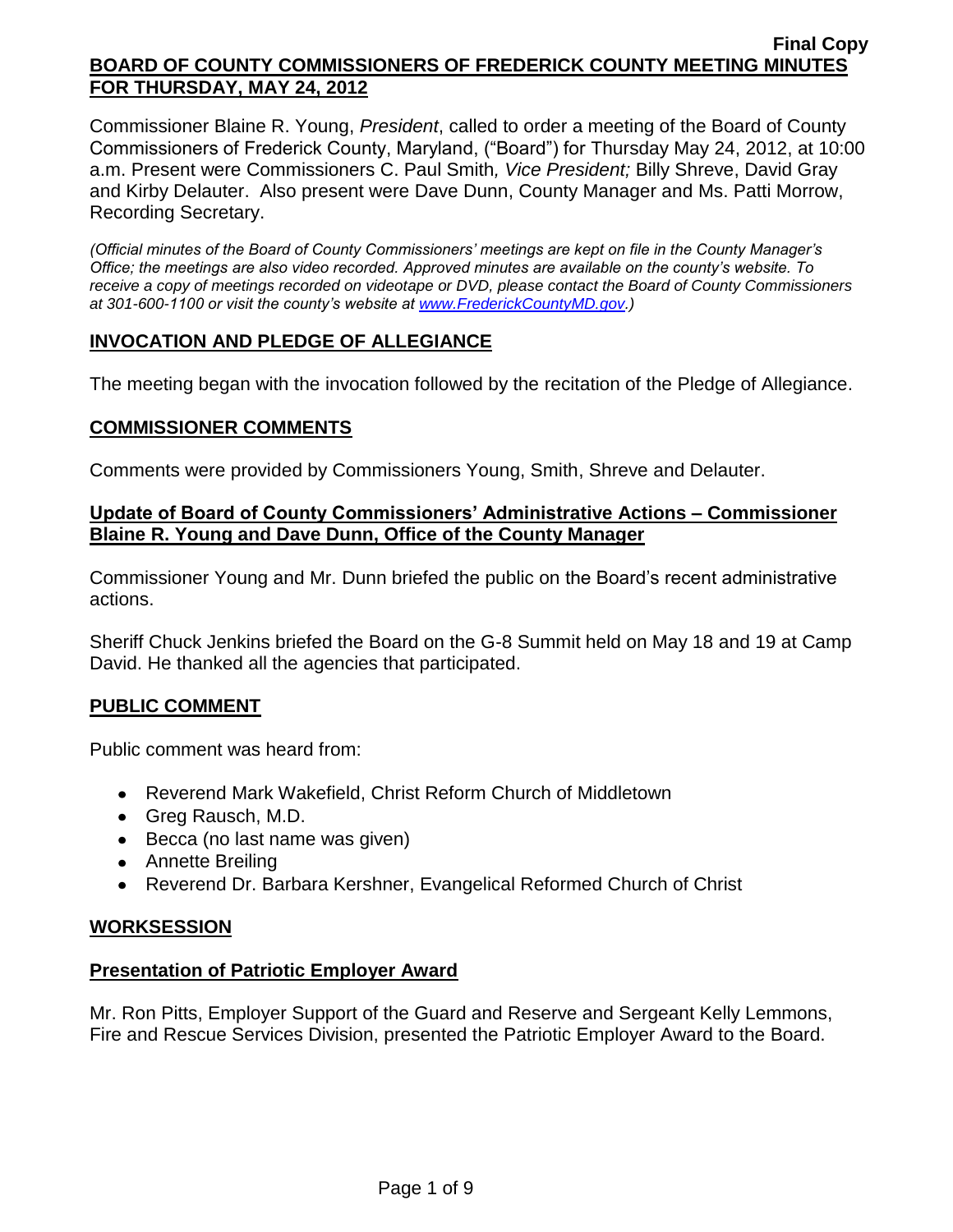# **Business Recognitions – Mr. Handyman of North and West Central Maryland and Molly Maid of Frederick County**

The Board recognized Mr. Handyman of North and West Central Maryland and Molly Maid for their involvement in the community.

# **Non-resident Fee for Rental of Park Facilities – Paul Dial and Jeremy Kortright, Parks and Recreation Division**

Mr. Dial and Mr. Kortright briefed the Board on fee comparisons with other counties' fee policies.

(Commissioner Shreve left the meeting at 11:25 a.m.)

Commissioner Gray moved to approve the non-resident rates for the rental of park facilities as presented and suspend Phase II and III of the park facilities fee increase, approved by a prior Board action in 2010. Commissioner Delauter seconded the motion that passed 3-1 with Commissioner Smith opposed and Commissioner Shreve absent. It was noted that staff would provide data requested by Commissioner Smith to the Board.

(Commissioner Shreve returned to the meeting.)

## **Commission on Aging – Planning Study Report – Pat Rosensteel and Carolyn True, Citizens Services Division; and RaeAnn Butler, Commission on Aging (COA)**

Ms. Rosensteel presented a request to partner with the COA to fund a planning study of the needs of aging citizens.

Commissioner Young moved to allocate up to \$100,000 for the study as recommended. Commissioner Gray seconded the motion that passed 4-1 with Commissioner Smith opposed.

# **Trailer Park Tax Rate – Lori Depies, Finance Division**

Ms. Depies presented to the Board a proposed reduction of the trailer park tax rate from 15% to 0%.

Commissioner Delauter moved to take the proposed trailer park tax rate through the public review process. Commissioner Gray seconded the motion that passed 5-0.

# **AGENDA BRIEFING**

Commissioner Young noted the following public hearing was scheduled for Thursday, May 31 at 10:00 a.m.: Proposed Frederick County Building, Plumbing, and Electrical Codes Update – Gary Hessong, Community Development Division

# **CONSENT AGENDA**

The following items were presented on the consent agenda: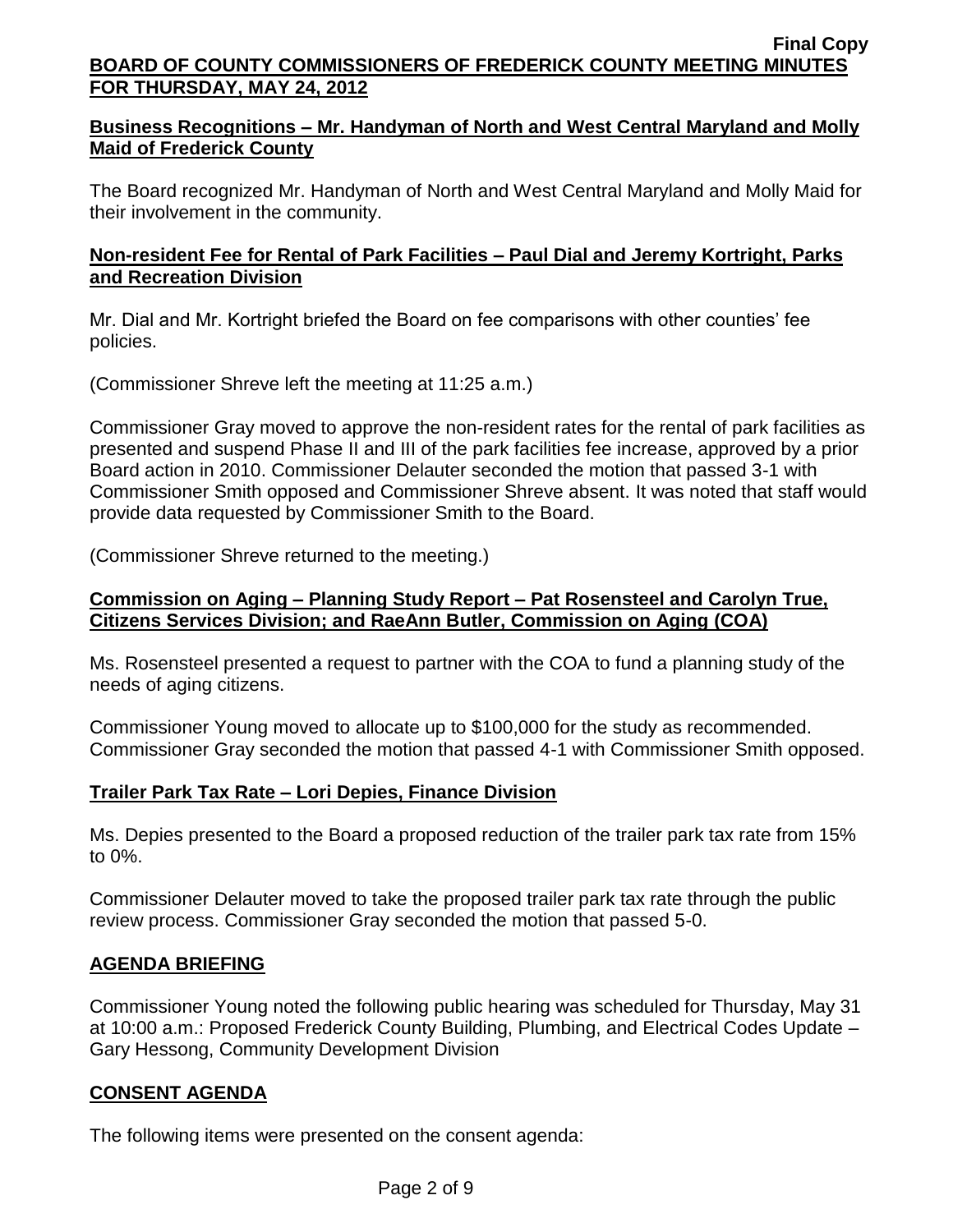## BID AWARD

• Purchasing Memo #12-194 – Forensic Nurse Services to the Child Advocacy Center's Clients (Contract Renewal) Award to: Pamela Holtzinger, RN Award amount: \$31,125.00

## EASEMENT

Canaam Steel Corporation Request for Easement on County Property – Beth Ramacciotti, Utilities and Solid Waste Management Division

## GRANT

FY 2012 Victims of Crime Assistance Grant – Governor's Office of Crime and Prevention – Pat Fleet, Office of County Manager

## **MISCELLANEOUS**

- Consideration of Money Follows the Person Options Counseling Agreement Carolyn True, Citizens Services Division
- Consideration of the Maryland Access Point Collaboration Agreement Carolyn True, Citizens Services Division

Commissioner Smith moved to approve the consent agenda as presented. Commissioner Shreve seconded the motion that passed 5-0.

## **ADMINISTRATIVE BUSINESS**

## **Approval of Board of County Commissioners' Meeting Minutes**

By unanimous consent the following minutes were approved:

- Thursday, February 16, 2012
- Thursday, February 16, 2012 Closed Session
- Tuesday, February 21, 2012
- $\bullet$  Tuesday, February 21, 2012 Evening
- Thursday, February 23, 2012
- Thursday, February 23, 2012 Afternoon

# **Approval and Signing of Memorandum of Understanding (MOU) with Career Firefighters Association of Frederick County, IAFF Local #3666 – Sophia Dobransky, Human Resources Division**

Mr. Mitch Hose, Human Resources Division; Mr. Tom Owens, Fire and Rescue Services Division; and Mr. John Neary, IAFF Local #3666 commented on the ratification of the MOU by the IAFF Local #3666.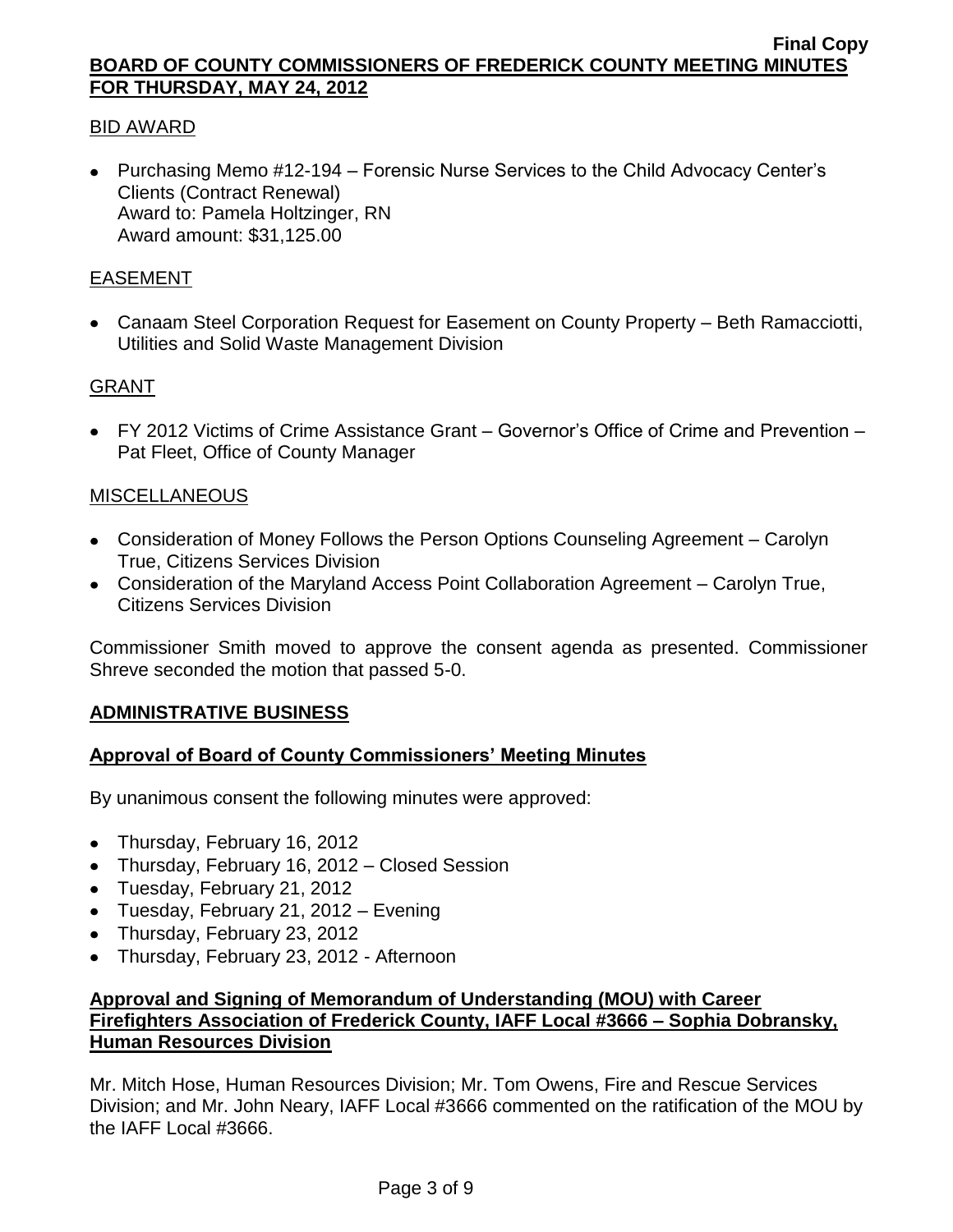Commissioner Young moved to approve and sign the MOU as presented. Commissioner Delauter seconded the motion that passed 5-0.

The meeting adjourned at 12:15 for the lunch hour.

Commissioner Blaine R. Young, *President*, reconvened a meeting of the Board of County Commissioners of Frederick County, Maryland, ("Board") for Thursday May 24, 2012, at 1:30 p.m. Present were Commissioners C. Paul Smith*, Vice President;* Billy Shreve, David Gray and Kirby Delauter. Also present were Dave Dunn, County Manager and Ms. Patti Morrow, Recording Secretary.

## **Bid Award – Purchasing Memo #12-199, Code Messaging Service for the Relay of Daily Information and Incident Response Data (Sole Source) – Hal Good, Finance Division**

(Commissioner Shreve left the room.)

Mr. Tom Owens and Mr. Steve Leatherman, Fire and Rescue Services Division, commented on the purchasing memo.

Commissioner Smith moved to approve Purchasing Memo #12-199 as presented. Commissioner Delauter seconded the motion that passed 4-0 with Commissioner Shreve absent.

(Commissioner Shreve returned to the room.)

## **FY 2013 Maryland Access Point Grant Application – Carolyn True, Citizens Services Division**

Commissioner Smith moved to approve the grant application. Commissioner Gray seconded the motion that passed 5-0.

## **Approval of the Frederick County Government (FCG)/ Frederick County Public Schools (FCPS) Warehouse Consolidation Memorandum of Understanding (MOU) – Lori Depies, Finance Division**

Commissioner Smith moved to approve the FCG/FCPS warehouse consolidation MOU as presented. Commissioner Delauter seconded the motion that passed 5-0.

# **Finalize the FY 2013 – 2018 Capital Improvements Program (CIP) and FY 2013 Capital Budget – Kelly Weaver, Finance Division**

Ms. Weaver reviewed the major changes from the FY 2012 – 2017 adopted CIP with the Board.

Commissioner Gray moved to take the FY 2013 – 2018 CIP and FY 2013 Capital Budget as presented to adoption on June 7, 2012. Commissioner Young seconded the motion that passed 5-0.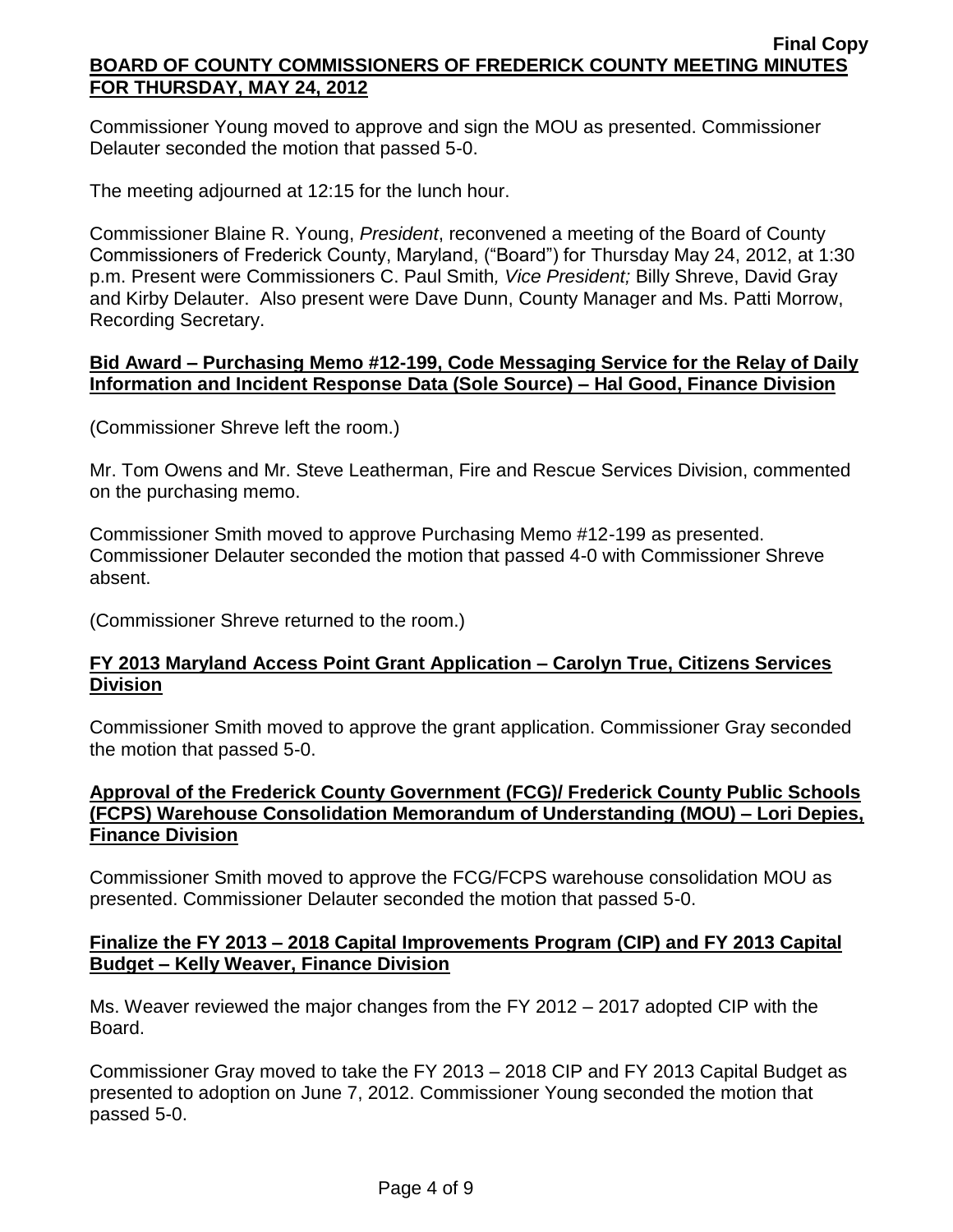## **Finalize the FY 2013 Operating Budget – Regina Howell, Finance Division**

Ms. Howell briefed the Board on the impacts of the Maryland State Legislative special session.

Mr. Doug Browning, Frederick County Community College (FCC), commented on unanticipated expenditures and revenues for FCC.

Mr. Pat Hannah, Public Works Division, commented on the vehicle replacement fund.

Commissioner Smith moved to increase the funding for FCC from \$500,000 to \$600,000 with the funding to come from CIP allocation. Commissioner Gray seconded the motion that **failed** 2-3 with Commissioners Young, Shreve and Delauter opposed.

Commissioner Smith moved to increase funding for certain non-profit organizations. Commissioner Gray seconded the motion that **failed** 2-3 with Commissioners Young, Shreve and Delauter opposed.

## **COMMISSIONERS COMMENTS**

None.

# **PUBLIC COMMENTS – (FIVE MINUTE PRESENTATION)**

None.

## **QUESTIONS – PRESS**

None.

### **CLOSED SESSION**

Commissioner Smith moved to go into closed session under the Maryland Annotated Code State Government Article § 10-508(a) (1) To discuss: (i) The appointment, employment, assignment, promotion, discipline, demotion, compensation, removal, resignation, or performance evaluation of appointees, employees, or officials over whom it has jurisdiction; or (ii) Any other personnel matter that affects one or more specific individuals; and (9) To conduct collective bargaining negotiations or consider matters that relate to the negotiations. Commissioner Shreve seconded the motion that passed 5.0.

## **ADJOURN**

The meeting adjourned at 3:15 p.m.

Patricia A. Morrow Recording Secretary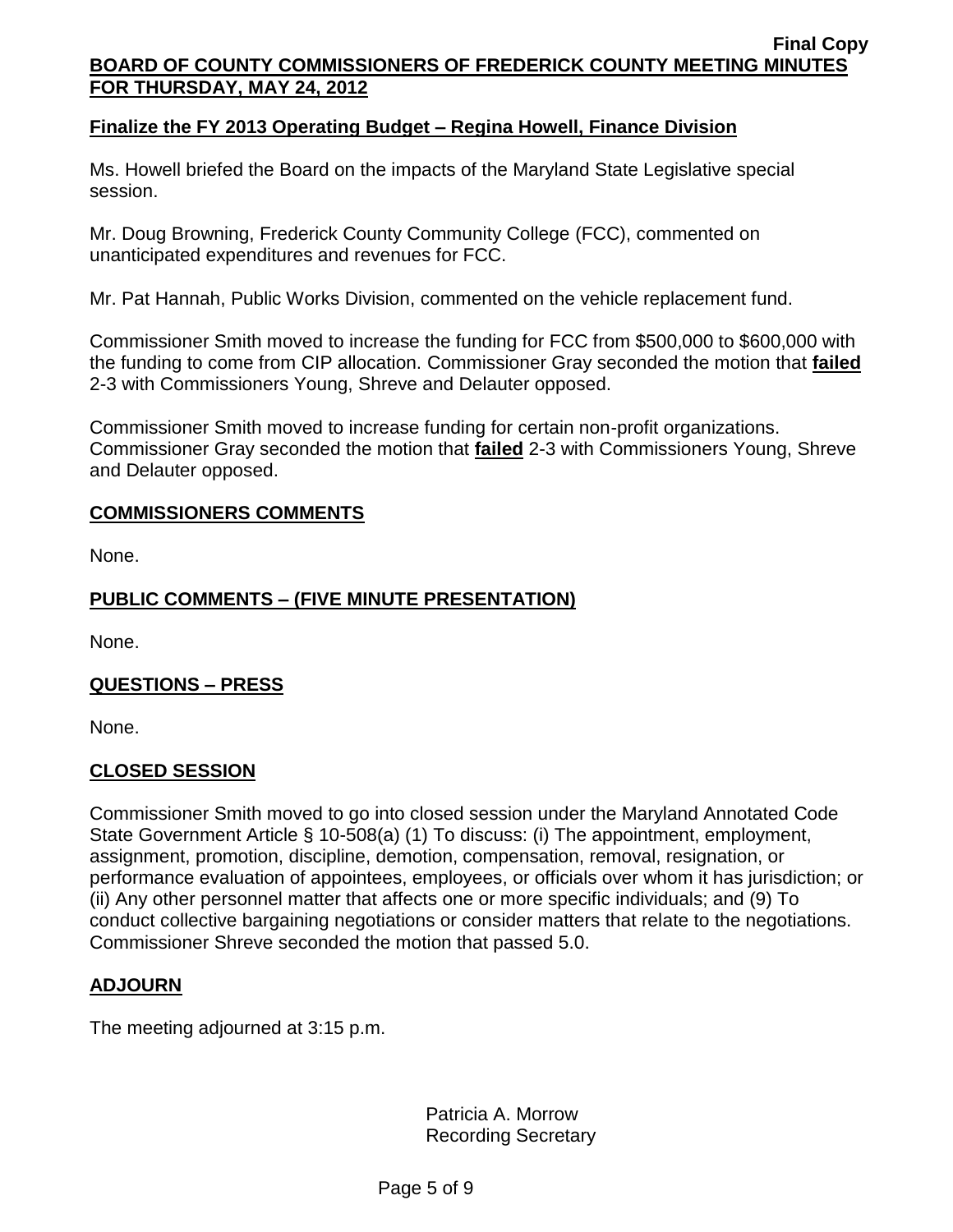## **FORM OF STATEMENT FOR CLOSING THE MEETING OF THURSDAY, MAY 24, 2012**

# **STATUTORY AUTHORITY TO CLOSE SESSION**

## **State Government Article §10-508(a):**

(1) To discuss: (i) The appointment, employment, assignment, promotion, discipline, demotion, compensation, removal, resignation, or performance evaluation of appointees, employees, or officials over whom it has jurisdiction; or (ii) Any other personnel matter that affects one or more specific individuals; and (9) To conduct collective bargaining negotiations or consider matters that relate to the negotiations.

### **Motion:**

Commissioner Smith moved to go into closed session under the Maryland Annotated Code State Government Article § 10-508(a) (1) To discuss: (i) The appointment, employment, assignment, promotion, discipline, demotion, compensation, removal, resignation, or performance evaluation of appointees, employees, or officials over whom it has jurisdiction; or (ii) Any other personnel matter that affects one or more specific individuals; and (9) To conduct collective bargaining negotiations or consider matters that relate to the negotiations. Commissioner Shreve seconded the motion that passed 5.0.

### **Time and Location:**

3:20 p.m. – Third Floor Meeting Room, Winchester Hall

## **Topic to be Discussed:**

To discuss the compensation plan for a limited number of specific county employees.

> Patricia Morrow Recording Secretary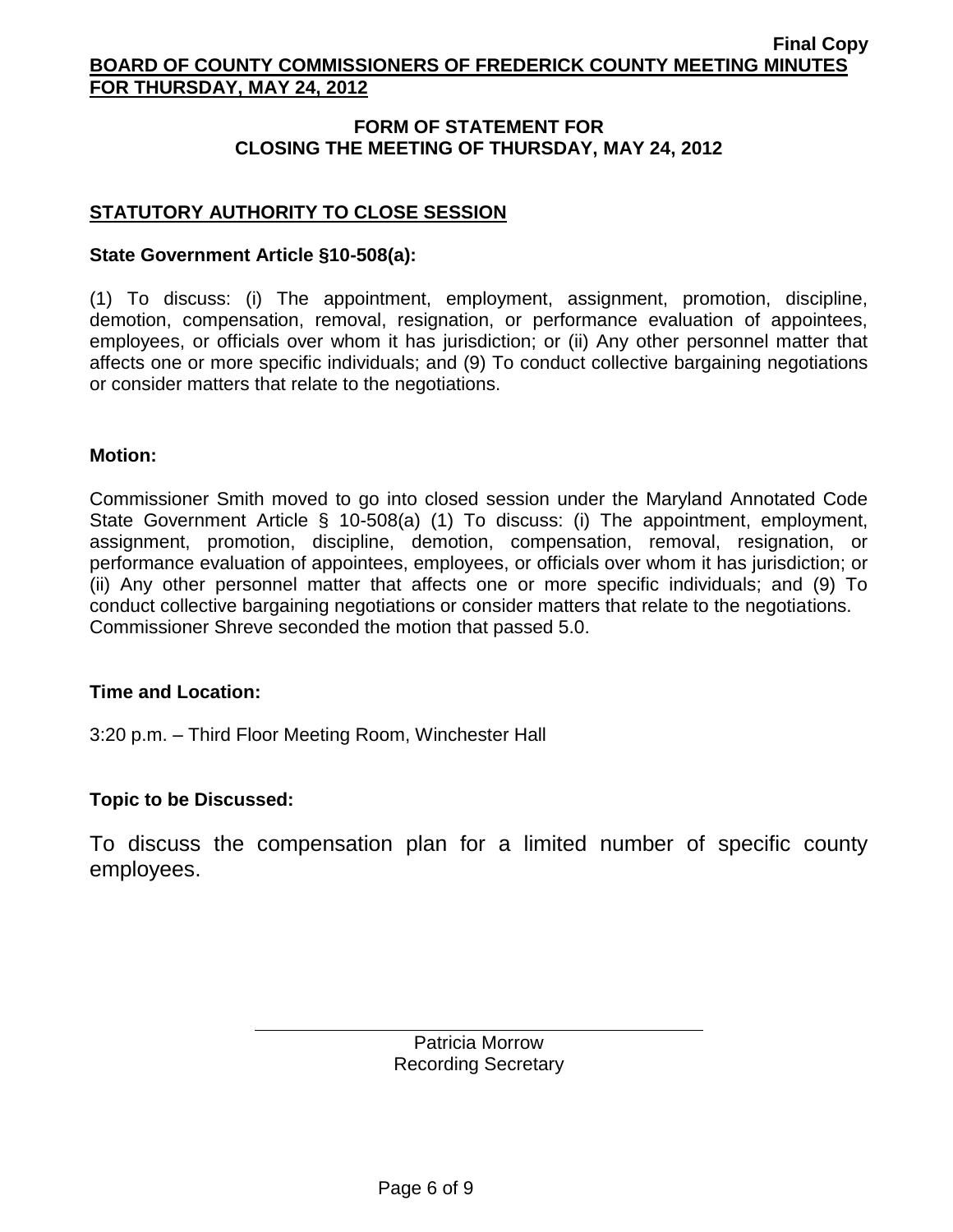## **FORM OF STATEMENT FOR MINUTES OF NEXT OPEN MEETING ON THURSDAY, MAY 31, 2012, FOLLOWING THE CLOSED MEETING OF THURSDAY, MAY 24, 2012**

# **STATUTORY AUTHORITY TO CLOSE SESSION**

## **State Government Article §10-508(a):**

(1) To discuss: (i) The appointment, employment, assignment, promotion, discipline, demotion, compensation, removal, resignation, or performance evaluation of appointees, employees, or officials over whom it has jurisdiction; or (ii) Any other personnel matter that affects one or more specific individuals; and (9) To conduct collective bargaining negotiations or consider matters that relate to the negotiations.

## **Motion:**

Commissioner Smith moved to go into closed session under the Maryland Annotated Code State Government Article § 10-508(a) (1) To discuss: (i) The appointment, employment, assignment, promotion, discipline, demotion, compensation, removal, resignation, or performance evaluation of appointees, employees, or officials over whom it has jurisdiction; or (ii) Any other personnel matter that affects one or more specific individuals; and (9) To conduct collective bargaining negotiations or consider matters that relate to the negotiations. Commissioner Shreve seconded the motion that passed 5.0.

## **Time and Location:**

3:20 p.m. – Third Floor Meeting Room, Winchester Hall

## **Others in Attendance:**

D. Dunn, M. Chomel, L. Depies, M. Hose, S. Dobransky and P. Morrow.

## **Topic Discussed:**

To discuss the compensation plan for a limited number of specific county employees.

## **Action Taken:**

The Board voted to include a group of specific county employees as part of the salary scale.

Page 7 of 9 Patricia Morrow Recording Secretary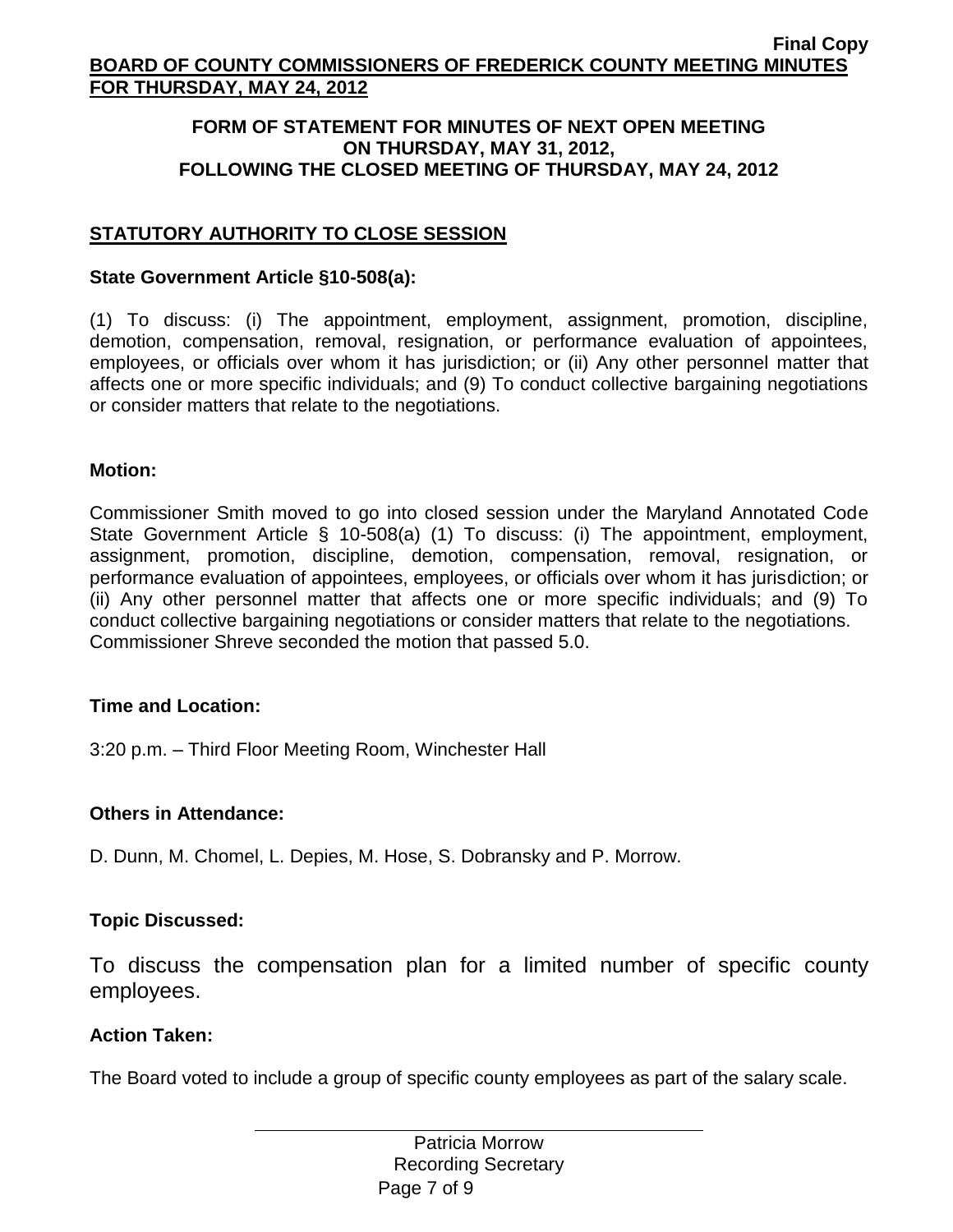## **FORM OF STATEMENT FOR CLOSING THE MEETING OF THURSDAY, MAY 24, 2012**

# **STATUTORY AUTHORITY TO CLOSE SESSION**

## **State Government Article §10-508(a):**

(1) To discuss: (i) The appointment, employment, assignment, promotion, discipline, demotion, compensation, removal, resignation, or performance evaluation of appointees, employees, or officials over whom it has jurisdiction; or (ii) Any other personnel matter that affects one or more specific individuals; and (9) To conduct collective bargaining negotiations or consider matters that relate to the negotiations.

### **Motion:**

Commissioner Smith moved to go into closed session under the Maryland Annotated Code State Government Article § 10-508(a) (1) To discuss: (i) The appointment, employment, assignment, promotion, discipline, demotion, compensation, removal, resignation, or performance evaluation of appointees, employees, or officials over whom it has jurisdiction; or (ii) Any other personnel matter that affects one or more specific individuals; and (9) To conduct collective bargaining negotiations or consider matters that relate to the negotiations. Commissioner Shreve seconded the motion that passed 5.0.

### **Time and Location:**

3:20 p.m. – Third Floor Meeting Room, Winchester Hall

## **Topic to be Discussed:**

To discuss collective bargaining issues with the Sheriff.

Patricia Morrow Recording Secretary